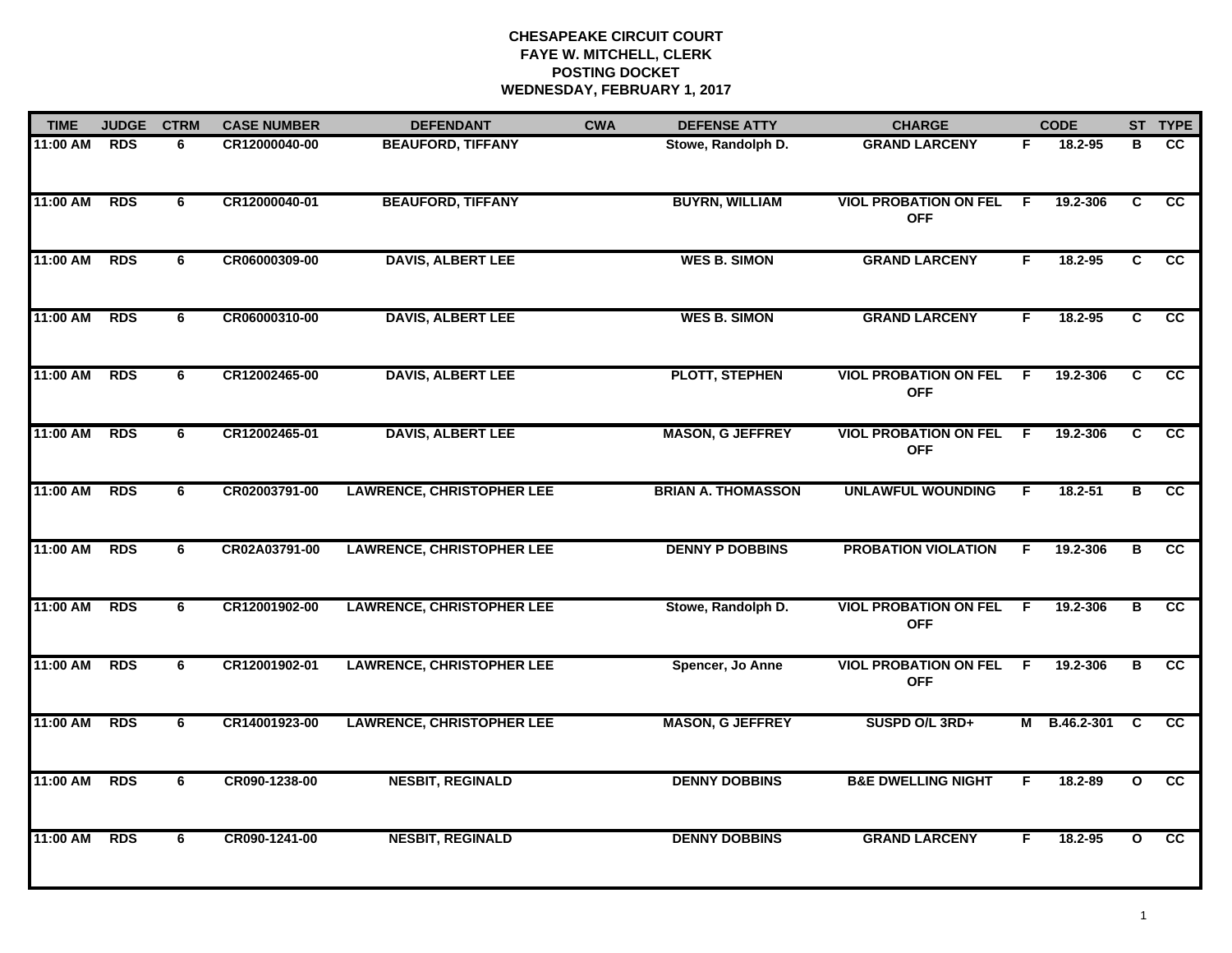## **CHESAPEAKE CIRCUIT COURT FAYE W. MITCHELL, CLERK POSTING DOCKET WEDNESDAY, FEBRUARY 1, 2017**

| <b>TIME</b> | <b>JUDGE</b> | <b>CTRM</b> | <b>CASE NUMBER</b> | <b>DEFENDANT</b>               | <b>CWA</b> | <b>DEFENSE ATTY</b>  | <b>CHARGE</b>                              |   | <b>CODE</b> | <b>ST</b> | <b>TYPE</b> |
|-------------|--------------|-------------|--------------------|--------------------------------|------------|----------------------|--------------------------------------------|---|-------------|-----------|-------------|
| 11:00 AM    | <b>RDS</b>   | 6.          | CR90A01238-00      | <b>NESBIT, REGINALD</b>        |            | <b>DENNY DOBBINS</b> | <b>PROBATION VIOLATION</b>                 |   | 18.2-89     | C.        | CC          |
| 11:00 AM    | <b>RDS</b>   | 6.          | CR13001589-00      | <b>NESBIT, REGINALD E</b>      |            | Jones, David L       | PETIT LARCENY 3RD+ OFF F                   |   | 18.2-96     | B         | <b>CC</b>   |
| 11:00 AM    | <b>RDS</b>   | 6           | CR14001082-00      | <b>NESBIT, REGINALD EUGENE</b> |            | Givando, Stephen P.  | <b>VIOL PROBATION ON FEL</b><br><b>OFF</b> | E | 19.2-306    | C.        | <b>CC</b>   |
| 11:00 AM    | <b>RDS</b>   | 6           | CR91001213-00      | <b>NESBIT, REGINALD EUGENE</b> |            | <b>WESLEY MURPHY</b> | <b>B&amp;E DWEL NITE W/I C</b>             | F | 18.2-89     | C.        | <b>CC</b>   |
| 11:00 AM    | <b>RDS</b>   | 6           | CR91001214-00      | <b>NESBIT, REGINALD EUGENE</b> |            | <b>WESLEY MURPHY</b> | <b>RAPE</b>                                |   | 18.2-61     | C.        | <b>CC</b>   |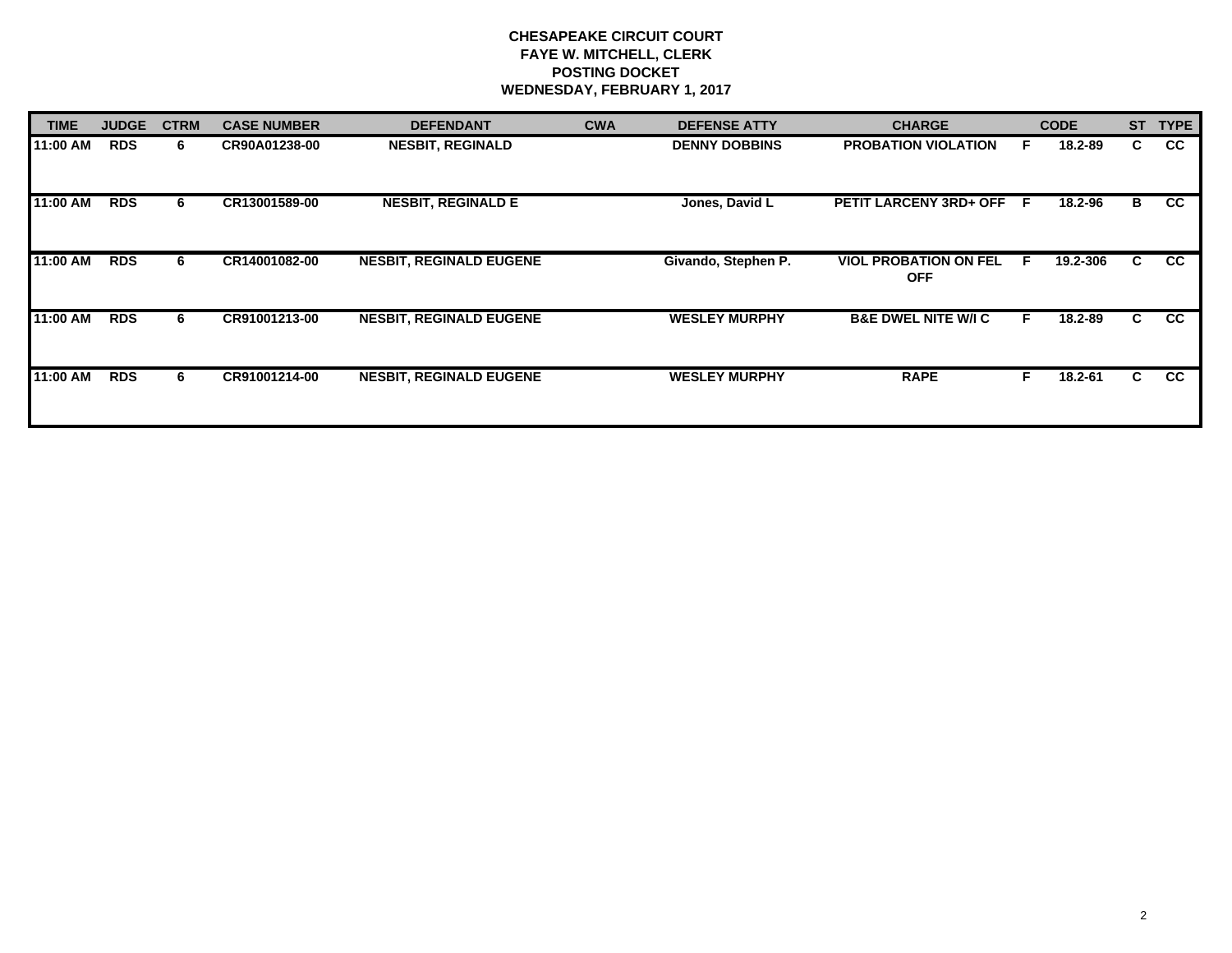## CHESAPEAKE CIRCUIT COURTCIVIL MOTIONS DOCKET WEDNESDAY, FEBRUARY 1, 2017

| <b>Hearing Time Judge Courtroom</b> |            |              | Case #        | <b>Plaintiff</b>                           | <b>Defendant</b>                                                        | <b>Plaintiff Attorney</b>              | <b>Defendant Attorney Hearing Type</b>     |                | <b>Duration</b> |
|-------------------------------------|------------|--------------|---------------|--------------------------------------------|-------------------------------------------------------------------------|----------------------------------------|--------------------------------------------|----------------|-----------------|
| 09:00 AM                            | <b>JWB</b> | 1            |               | CL15002372-00 PHILLIPS, RICHARD EARL       | <b>PHILLIPS, MARY LEESA</b>                                             | <b>PROSE</b>                           | <b>PROSE</b>                               | <b>MOT</b>     | 15M 0 H 0 D     |
| 09:00 AM                            | <b>JWB</b> | $\mathbf 1$  | CL15002552-00 | <b>D'ADDIO, SHANNON</b>                    | <b>BOYD, DENNIS WAYNE</b>                                               | <b>LARSEN, GREGORY S</b>               | <b>MOORE, SALLY J</b>                      | $\overline{c}$ | 15M 0 H 0 D     |
| 09:00 AM                            | <b>JWB</b> | 1            | CL16000309-00 | <b>BROWN, DEBRA A</b>                      | <b>JONES, KAMARIA B</b>                                                 | <b>LUPTON, WALTON</b>                  | <b>BORAN, M ANDREW</b>                     | C              | 30M 0 H 0 D     |
| 09:00 AM                            | <b>JWB</b> | $\mathbf 1$  | CL16000951-00 | <b>ABNB FEDERAL CREDIT</b><br><b>UNION</b> | <b>TABB, TAVIS J</b>                                                    | <b>BLECKI, DOUGLAS R;</b><br><b>JR</b> |                                            | DJ             | 15M 0 H 0 D     |
| 09:00 AM                            | <b>JWB</b> | $\mathbf{1}$ | CL16001462-00 | <b>TURNER, LARRY M; SR</b>                 | <b>TURNER, EBONY L</b>                                                  | <b>PROSE</b>                           |                                            | FD             | 15M 0 H 0 D     |
| 09:00 AM                            | <b>JWB</b> | $\mathbf{1}$ | CL16003108-00 | <b>LEHNER, KIRK GORDON</b>                 | <b>LEHNER, LENITA JOY</b>                                               | <b>BRYANT, GARY A</b>                  |                                            | <b>APTG</b>    | 30M 0 H 0 D     |
| 09:00 AM                            | <b>JWB</b> | $\mathbf{1}$ | CL17000031-00 | <b>HILBERT, ALMA J</b>                     | <b>HARMON, NICOLE</b>                                                   | <b>PROSE</b>                           | <b>PRO SE</b>                              | <b>MOT</b>     | 15M 0 H 0 D     |
| 09:00 AM                            | <b>EPG</b> | $\mathbf{3}$ | CL15002892-00 | <b>HART, KERRY JEAN</b>                    | <b>HART, RICHARD AUSTIN</b>                                             | <b>CASEY, MEGHAN M</b>                 |                                            | <b>COMP</b>    | 15M 0 H 0 D     |
| 09:00 AM                            | <b>EPG</b> | $\mathbf{3}$ | CL16001097-00 | <b>DIAL, MIRANDA JO</b>                    | <b>DIAL, BRYAN</b>                                                      | <b>HEDGES, PAUL R</b>                  | CURRIN,<br><b>KATHERINE</b>                | <b>COMP</b>    | 15M 0 H 0 D     |
| 09:00 AM                            | <b>EPG</b> | 3            | CL16001989-00 | <b>WILLIAMS, BRENDA LEE</b>                | <b>WILLIAMS, JEROME TERRY</b>                                           |                                        | <b>SULLIVAN, TIFFANY</b><br>N <sub>E</sub> | <b>AMEN</b>    | 45M 0 H 0 D     |
| 09:00 AM                            | <b>EPG</b> | 3            | CL16002330-00 | <b>BABBITT, KAITLIN RAE</b>                | <b>BABBITT, ERIC CLYDE</b>                                              | <b>SHAMES, STEVEN</b>                  |                                            | <b>PL</b>      | OM1H0D          |
| 09:00 AM                            | <b>TSW</b> | 4            |               | <b>INC</b>                                 | CL15002319-00 HIS FAVOR ENTERPRISES PROGRESSIVE CONCEPTS<br><b>ARCH</b> | <b>LASCARA, WILLIAM A</b>              |                                            | <b>MOT</b>     | 30M 0 H 0 D     |
| 09:00 AM                            | <b>TSW</b> | 4            |               | CL16001602-00 ALEXANDER, SHAVONNE          | <b>JG WENTWORTH</b><br><b>ORIGINATIONS LLC</b>                          | WILLIAMS, KELLY S GOTTSEGEN, ADAM      | Μ                                          | <b>MOPT</b>    | 15M 0 H 0 D     |
| 09:00 AM                            | <b>TSW</b> | 4            |               | CL16001921-00 COLEY, ALAN STERLING         | <b>COMMONWEALTH</b>                                                     | <b>PROSE</b>                           |                                            | OLP            | MHD             |